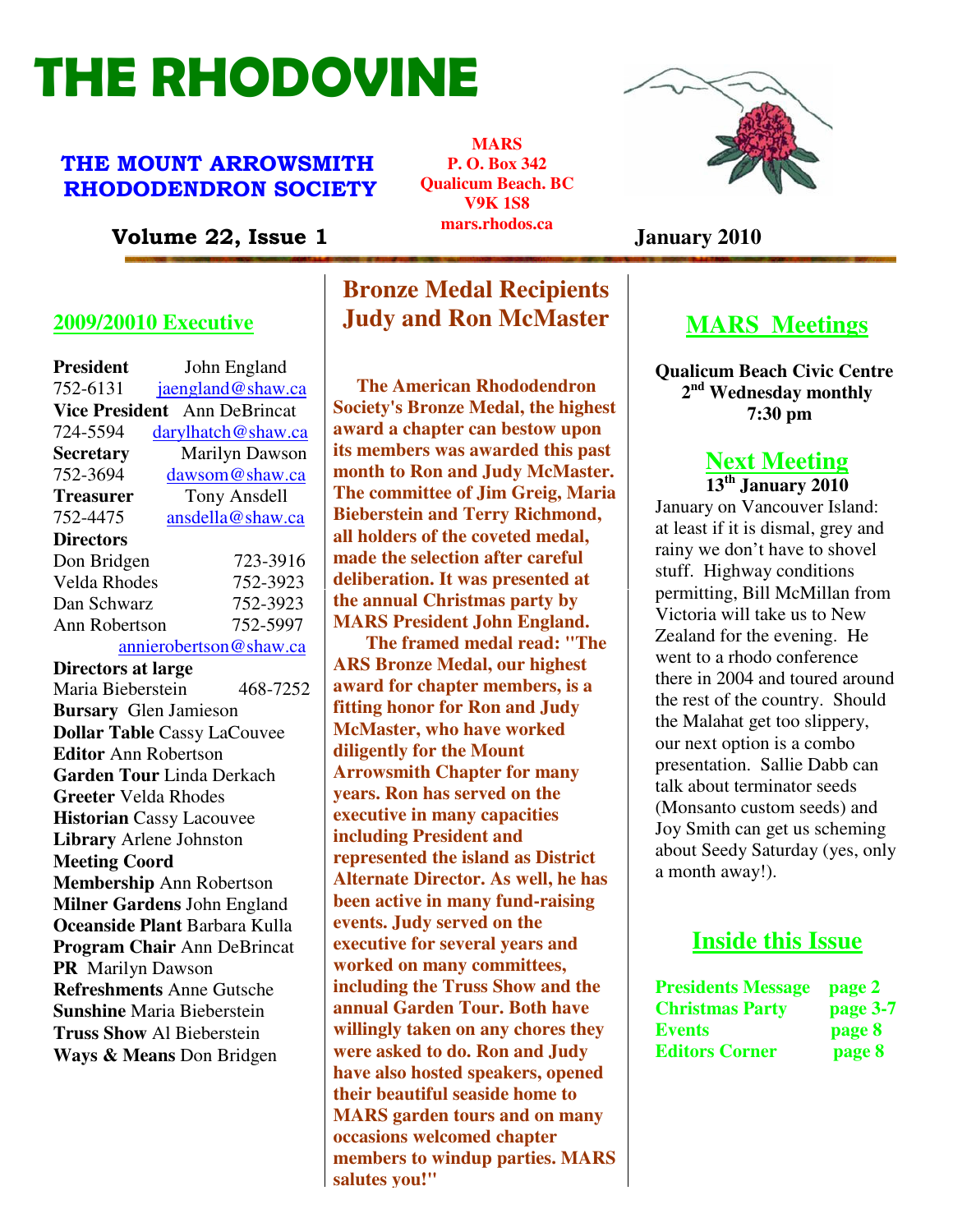**Volume 22, Issue 1 The Rhodovine Page 2** 

 **One of the more memorable 'watering holes' that we visited during our wonderful Australia trip in 2008 was Duke's Vineyard in the ever so tiny village of Porongurup, located in the extreme south-west corner of Western Australia, beneath the Porongurup Mountains. As a result of this short wine tasting session we were added to the customer list and now receive the 'Newsletter' from Duke's! Here's the opener in his Christmas 09 edition…**

 **"Can you believe that we are about to enter the tenth year of the 21st century? Do you have your terminology ready for the next 10 years, the Teens Years?' Will it be 'Twenty-Ten?' 'Oh-Ten?'…are you ready for the next decade." All of which depends upon which 'millenium school' you adhere to - ie, when did you celebrate the arrival of the new millenium?.. but let that pass. Question is still valid though, are you ready for the coming decade?** 

 **By the time that you read the January Rhodovine your executive committee will have already had their first meeting for 2010. High on the 'to do' list of items for them to consider is the high turnover of executive positions that it will be necessary to fill in 2010. This results from extensions to terms of office on the one hand and unscheduled resignations on the other. MARS does not run by magic! Supporting the smooth operation of the club is in everybody's interest; please give serious consideration to this advanced notification. We will be asking MARS members to step up to the plate and volunteer for the following executive positions-**

**Four directors( 2 year terms)- President, Secretary, Treasurer, Rhodovine Editor/ Membership.** 

**One Director at Large (1 year term). Together we must ensure that MARS remains the focus for rhododendron learning and dissemination, a hub for social interaction and a meaningful entity within the communities of Oceanside.** 

**Don't forget the 2009 Survey that we distributed to you in November. Please bring the completed survey to the January meeting.** 

**The Executive joins me in wishing you all a happy New Year and good health in oh-ten, twenty-ten, 2010…**

**See you at the 13 Jan meeting. John** 

### **Bronze medalists**



**Ron and Judy McMaster** 



**Ron, Judy and John**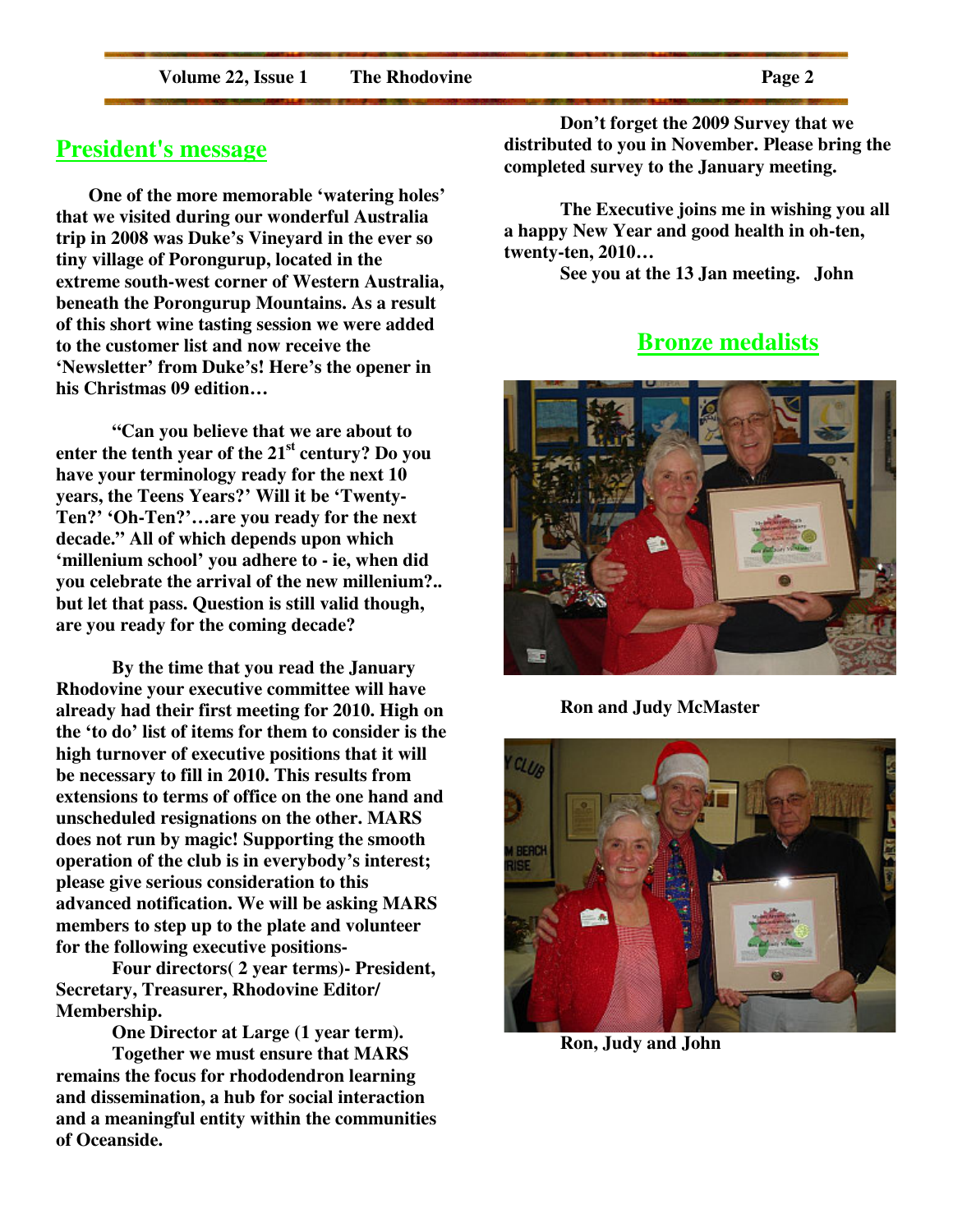#### **Christmas Party**

 **The evening was mild, not a snowflake in sight, as MARS kicked off its annual Christmas Party on Dec. 9. The tables were set, decked out with Christmas centerpieces made the day before by Maria Bieberstein and her elves, aka Barbara Kulla and Marilyn Dawson. The raffle table was full of goodies including two beautiful arrangements made by Skip Cockburn and in no time the gift table was loaded with brightly colored parcels. And underneath the appy table, the pile for the food bank kept growing. MARS was in a very generous mood.** 

 **Festive would be a better word. So festive that it was difficult to get some tables moving toward the main meal, an indication that the appy table was a great success. Dinner, as usual, was scrumptious. Ann DeBrincat's turkey was provided ready to eat by Terry and Verna Richmond, complete with dressing and gravy. John and Arlene England brought ham and Linda Derkach provided a mountain of wonderful mashed potatoes.** 

 **That was only the beginning. The side table was groaning with salads and vegetables, so enticing that many went back for seconds. Meanwhile, Christmas music and popular tunes sounded in the background, courtesy of George Despins, who was joined much later by wife Gwen, after her choir practice, to add to the sing-along.** 

 **Highlight of the evening was the presentation by President John England of the ARS Bronze Medal to Ron and Judy McMaster for their contribution to the chapter in many capacities. Ron worked his way up to be President for two years and he and Judy have been on many committees over the past decade. In thanking everyone, Ron said he hoped in the future to be more active. At the moment work is demanding much of his time.** 

 **The evening wound up with the usual gift exchange and re-exchange, always a hilarious event. Some of the prettiest or most interesting wrapped gifts go round and around. One tubular parcel had a lot of people guessing what it could be. A poster, perhaps, or maybe a calendar! Nope1. When it was finally claimed, out tumbled golf balls, to everyone's amusement.** 

 **Maria Bieberstein thanked all her elves for the setup in the afternoon, including Barbara, Marilyn, Cassie Lacouvee, Ann Robertson, John and Arlene.** 

 **After a great party there's always the cleanup. This year it was wonderful how everyone pitched in, clearing tables, loading dishwashers, folding tables and putting them back in the closet and sweeping up. Rotary House rules ask that all dishes be put away clean and trash set outside. With so much help cleanup was a breeze.** 



**Opening remarks from our president sitting with him are Brenda and Arlene.**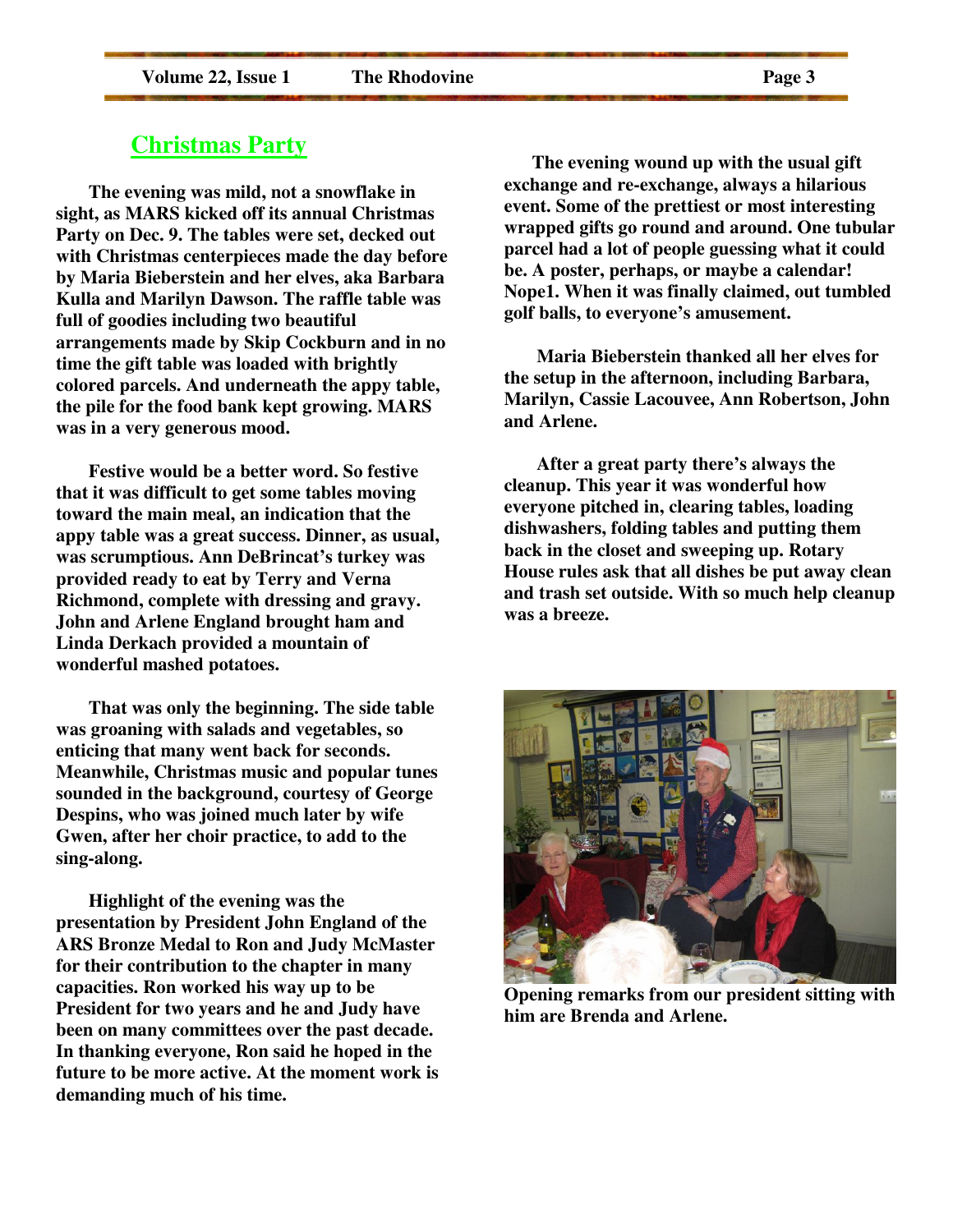

**Brenda, Mary and Tony awaiting dinner.** 



**More hungry friends Barbara, Shirley, Marilyn Linda**



**Cassie and Kay** 



**Marie and Anne** 



**Looking through the kitchen hatch at our president John and his wife Arlene enjoying the fun.** 



**Gift exhange table, they all look soooo interesting.**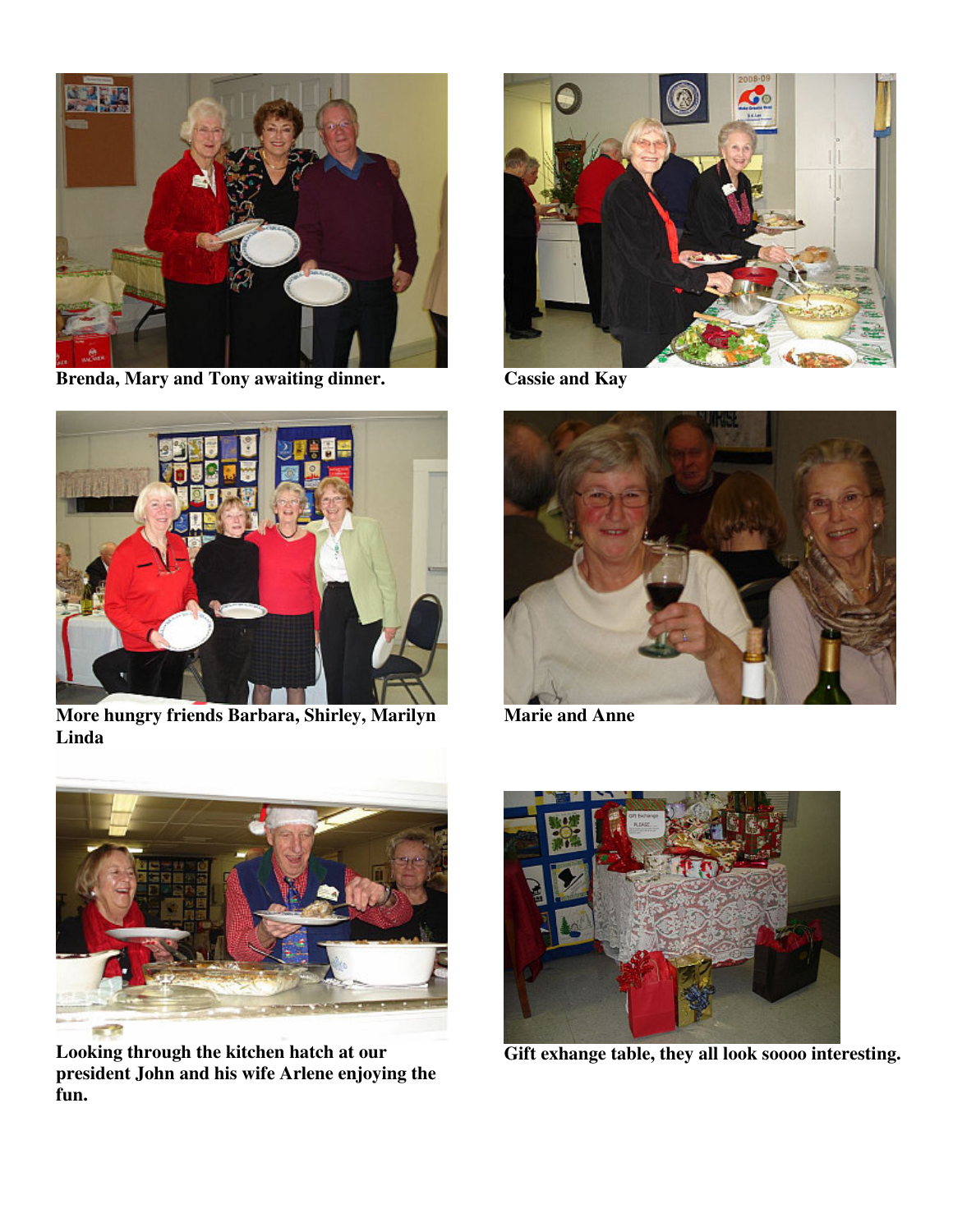

**Music maker George** 



**Yummy desserts for Marie and Brenda** 



**Doug getting a well deserved mug of coffee** 



**The girls Ruth and Joyce and their boys Tony and Bert** 

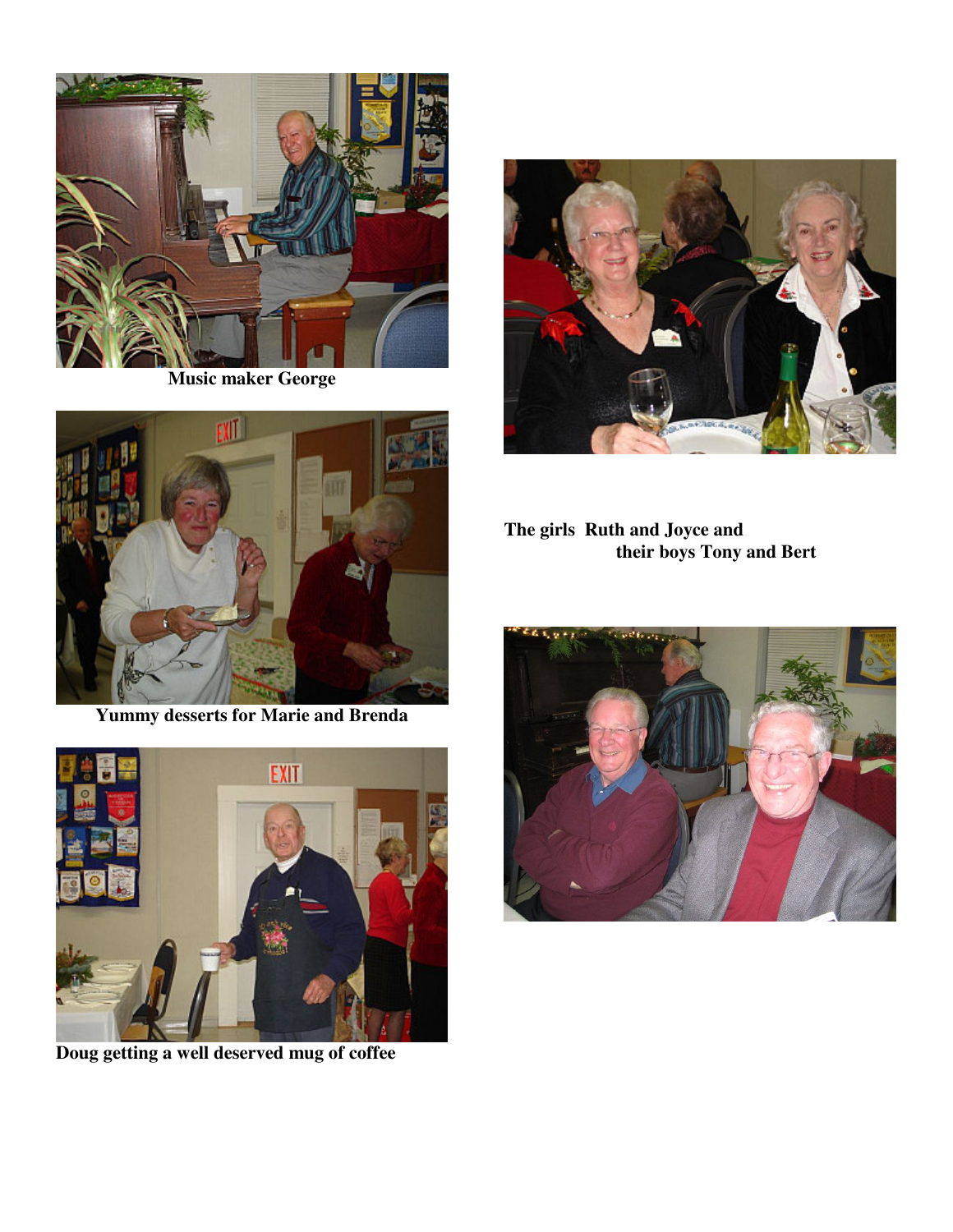



**These guys Tony, Jim and Bert decided that they needed to enjoy Arlene's shawl.** 

**Marie handing out the prizes and Anne with hers'** 







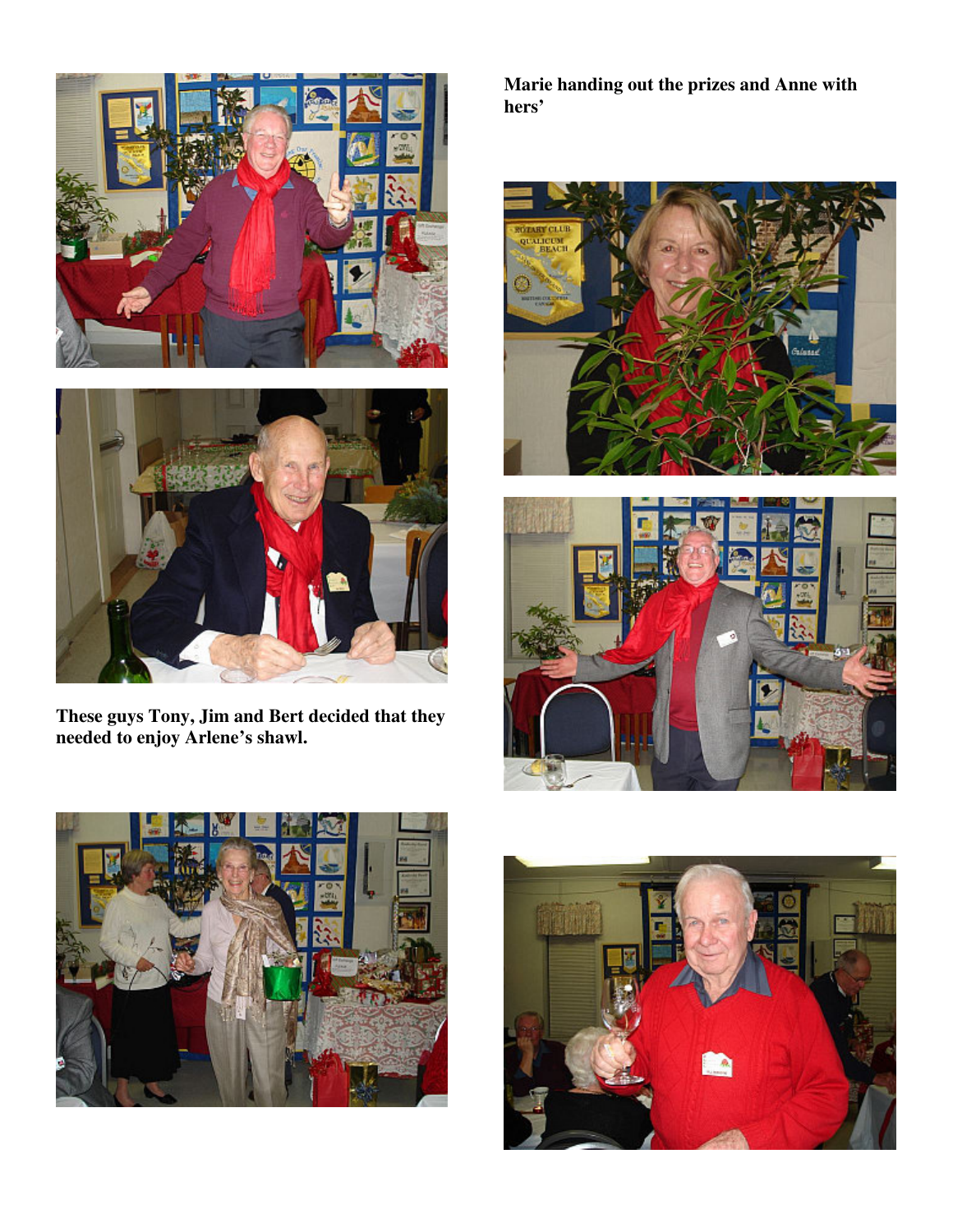#### **Bill with his MARS wine glass prize.**



**Linda with her prize** 



**Judy with her prize that Skip had made** 



**Brenda with the most coveted mystery exchange gift of the evening—used golf Balls.** 

**By popular demand, Brussels Sprouts and Apple Salad ( Adapted from Gourmet, probably)** 

 **1.5 lb Brussels sprouts, quartered 1/4 cup sherry vinegar or 2 tbs wine vinegar & 2 tbs dry sherry** 

 **3 Tbs mayonnaise** 

 **1 cup olive oil (rapeseed works too)** 

 **5 red-skinned apples, quartered, cored in 1/2-inch dice** 

 **½ cup chopped celery leaves** 

 **1 cups crumbled blue cheese** 

 **1 cups walnuts, toasted, coarsely chopped** 

 **1/2 cup dried cranberries** 

 **Steam sprouts in batches until just tender, about 6 minutes. Transfer to bowl and ice down. Drain and transfer to large bowl.** 

 **Mix vinegar and mayo in small bowl. Gradually mix in oil. Season with salt and pepper. (Sprouts and dressing can be made a day ahead. Cover and chill separately.)** 

 **Add apples and celery leaves to sprouts. Add dressing, (you won't need all of it) and toss. Mix in cheese and walnuts. Season to taste.** 

 **NB: This recipe serves about 16 as a side dish. I used gala apples, because the skins tend to be less leathery than other varieties. The original recipe called for a lot more cheese, and nuts, so feel free to fiddle with the ingredients. Next time, I'll use fewer nuts and maybe a tad more cranberries. Marilyn Dawson**